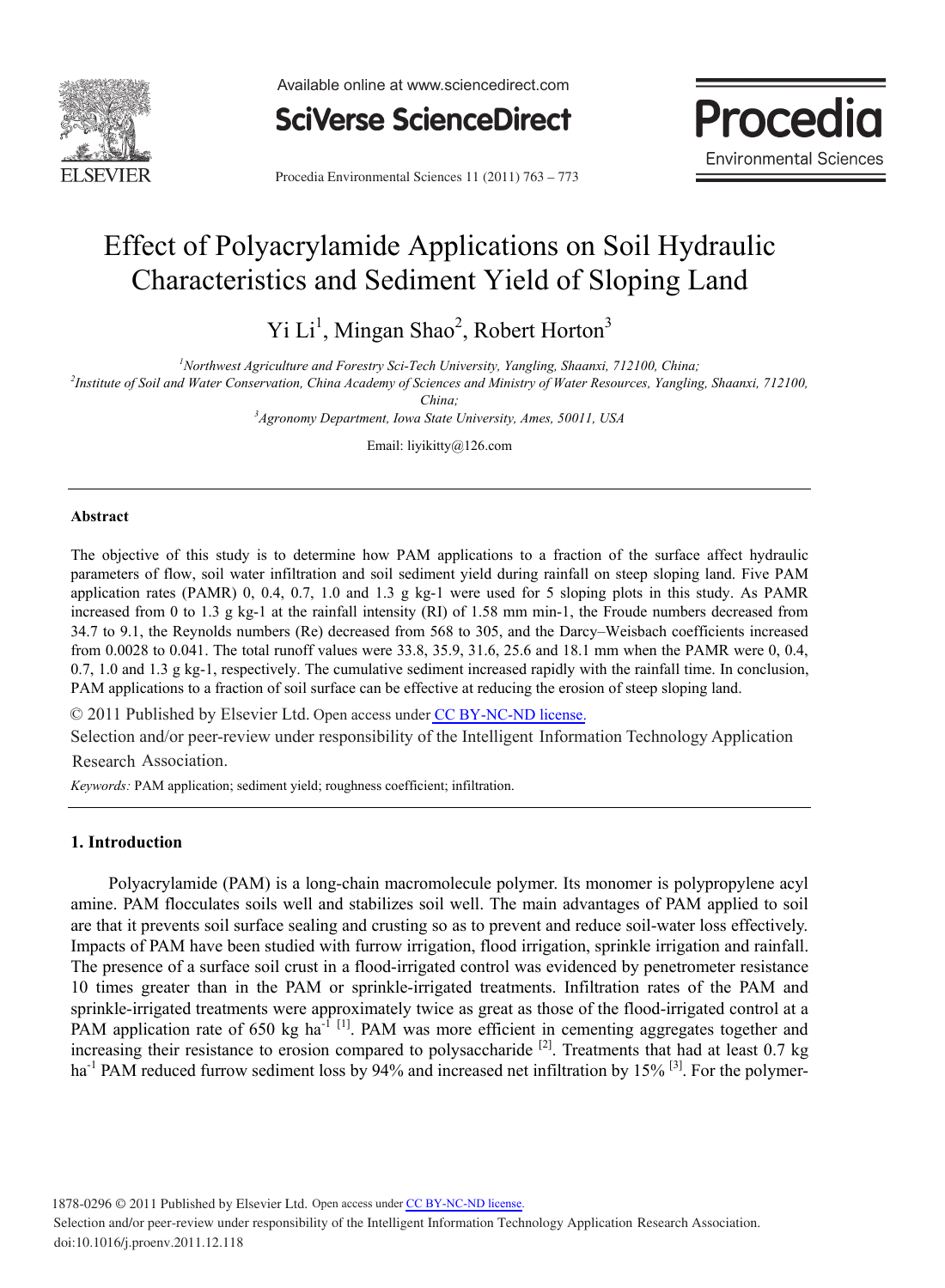treated soil, longer time is required for the surface to dry, and the formation of a crust with high mechanical strength is delayed<sup>[4]</sup>. Treatments with PAM increased the final infiltration rate of the loess from 2.0 to 23.5 mm  $h^{-1}$  and increased rain intake of an 80-mm rainstorm from 12.3 to 64.2 mm<sup>[5]</sup>. Surface sealing and crusting were largely controlled by the surface application of small amounts of PAM  $[6]$ . 2 kg ha<sup>-1</sup> was the best rate for controlling runoff and erosion in repeated PAM application experiments, but greater rates were applicable for one-time only application in sprinkler irrigation<sup>[7]</sup>. Polyacrylamide increased infiltration rates on the soils relative to the control. Twenty and 30% charge density PAMs performed best in maintaining high infiltration rates on Heiden clay<sup>[8]</sup>. For steep slopes (up to 7.5%), PAM application rates of 6.0 kg ha<sup>-1</sup> were required to enhance the final infiltration rate and to reduce the runoff and soil erosion[9]. Sediment loss from polymer-treated furrows was less than that of control furrows in the first (treated) and second (untreated) irrigations, but not in the fourth (untreated)<sup>[2]</sup>. Spreading PAM mixed with phosphogypsum was effective in maintaining final infiltration rate >12 mm h<sup>-</sup>  $<sup>1</sup>$ , low runoff, and erosion levels compared with control treatment<sup>[10]</sup>.</sup>

The Loess Plateau is located in the middle reaches of the Yellow River watershed in China with an area of  $6.29 \times 10^5$  km<sup>2</sup> and an elevation of 1200 to 1600 m above sea level<sup>[11]</sup>. The average and maximum annual erosion rates are 150 Mg ha<sup>-1</sup> and 390 Mg ha<sup>-1</sup>, respectively<sup>[12]</sup>. The Loess Plateau is one of the four vulnerable ecology-environment regions in China, where water resources are deficit and soils are eroded by storms. Sloping land, especially steep sloping land in the Loess Plateau is the dominant physiognomy factor which causes serious soil and water loss. Measures have been taken to prevent the soil and water erosion in this area since the end of 1950s and better conditions were obtained in the past decades. The common measures are to plant trees and grass in order to establish vegetation coverage. However, large-scale vegetation restoration also aggravates water scarcity and gradually leads to soil desiccation accompanied with erosion area control and vegetation coverage increase  $[11]$ . Therefore, it is necessary to try other methods such as PAM application for soil erosion control in this region since PAM has been shown to have positive impacts on water loss and erosion control at other locations.

Flow velocity is important in describing the water flow over the land surface. The most widely used equations for calculating flow velocity are the Darcy-Weisbach and Manning equations<sup>[13,14]</sup>. Manning's coefficient *n* varies with the type of vegetation and, for a particular plant type, it also varies with flow depth, slope and shape of the channel [14]. To date vegetation coverage effects on the hydraulic and erosion characteristics have been researched <sup>[13,16~18]</sup>, but limited research has been done on the impacts of PAM applications on the hydraulic and erosion characteristics of steep sloping land. Research of PAM application has been focused on full coverage to the soil surface or on PAM applications to the irrigation water. Few research studies have been performed to investigate how the PAM application to a fraction of the surface impacts water infiltration, erosion and sediment transport. Treating only a fraction of the surface is a strategy for reducing application costs. The objective of this study is to investigate the effects of PAM applications to a fraction of soil surface in a steep sloping land on the hydraulic flow parameters, the soil water infiltration, and the erosion characteristics.

### **2. Materials and Methods**

Huangmian soil was collected from a 10-cm thick surface layer of a field in the Liudaogou valley located in the typical water-wind erosion belt in Shenmu county of Shannxi province, China. There is a typical continental climate in this area. The geographic coordinate is 38°13′ to 39°27′ north latitude and 109°40′ to 110°54′ east longitude with elevation of 738 to 1448 m.

Soil samples were air dried, crushed and sieved through a 5-mm sieve. Five plots were packed with Huangmian Soil (silty loam) at a bulk density of 1.3 g cm<sup>-3</sup> and a water content of 0.04 cm<sup>-3</sup> cm<sup>-3</sup>. The area of each plot was 500 cm  $\times$  30 cm, and the depth of the packed soil was 45 cm (Figure 1a). After the soils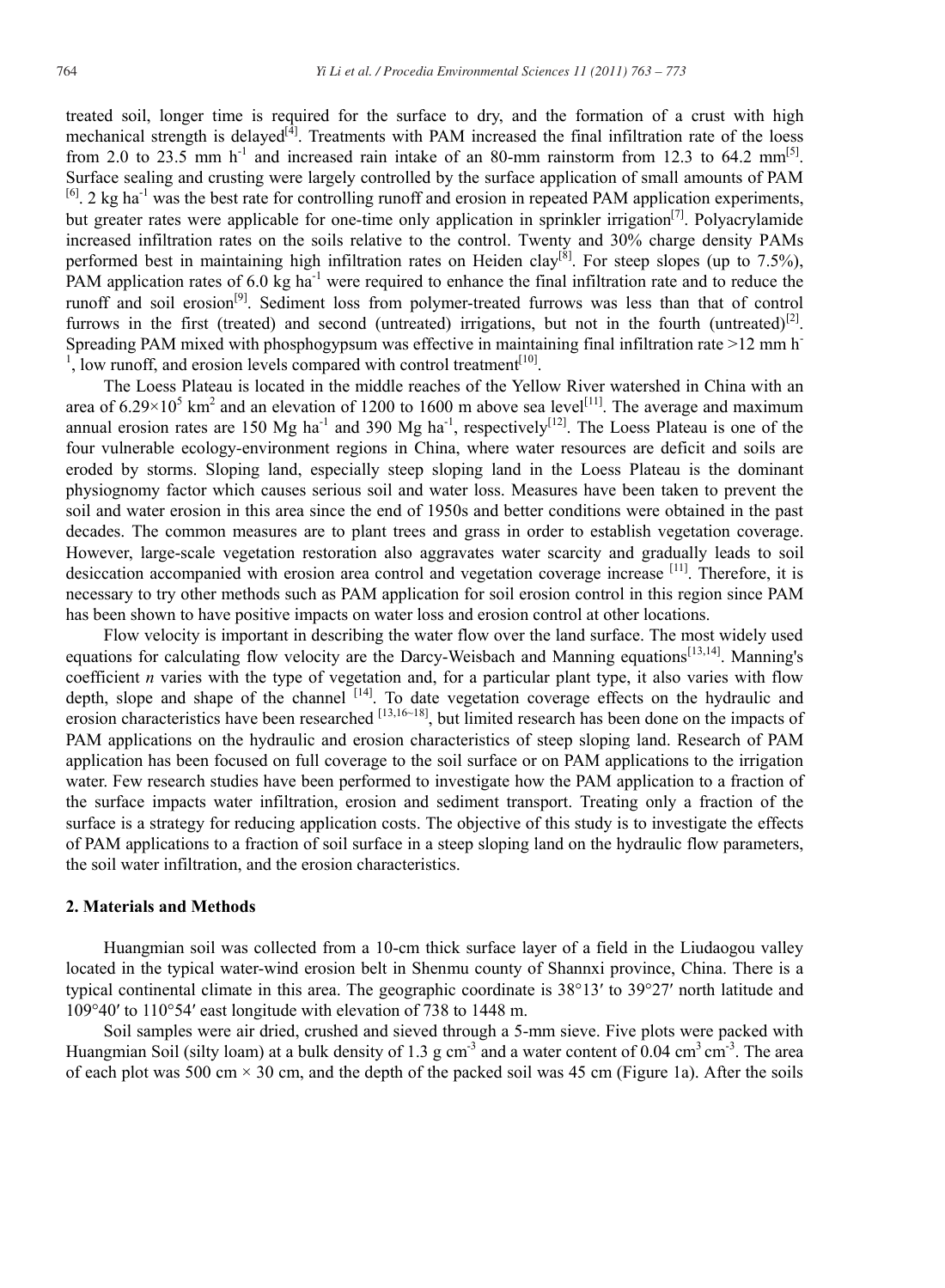were packed, the soil surface was scratched in order to have a relatively rough surface. 2 kg of fine moist soil (moisture:  $0.20 \text{ cm}^3 \text{ cm}^3$ ; < 1 mm in diameter) mixed long enough with PAM were put uniformly on two 100-cm long separate segments for each plot. The same masses of non-PAM-treated wet soils were put uniformly on the surfaces of the other three 100-cm long segments in order to get similar surface soil for all of the segments. Five different PAM rates (*PAMR*) were applied to the soils. The rates were 0, 0.4, 0.7, 1.0 and 1.3 g kg<sup>-1</sup>, corresponding to 0, 1.3, 2.3, 3.3, 4.3 kg hm<sup>-2</sup>, respectively (Figure 1b). The PAM cover ratio on the soil surface was 40% for each plot. The slopes of all 5 plots were 25°.

The artificial rainfall experiments were performed inside a precipitation hall in the State Key Laboratory of Soil Erosion and Dryland Farming on the Loess Plateau at the Institute of Soil and Water Conservation of Chinese Academy of Sciences. Wind influence was negligible. The precipitation equipment consisted an array of fixtures including penstock, pressure-adjustment machine, pressure gauge and downward spray nozzles. The nozzles were 16 m high and the raindrop uniformity coefficient was 95%.

Two simulated rainfall intensities, 1.0 and 1.58 mm min<sup>-1</sup>, were used. The raindrop height was 16 m and the terminal velocity was reached as the raindrops impacted the soil surface. After the rainfall intensity was calibrated for 5 minutes with 12 water boxes with volume of 20 cm  $\times$  20 cm  $\times$  20 cm, the rainfall experiments started. The total rainfall time for each experiment was 60 min.

The rainfall-runoff time and the time for flow across the marked distances on the land surface were recorded. Small plastic buckets were put under the outlet of the plots to take runoff and sediment samples.



distances were all 50 cm in the middle of the segments. There were 4 plexigless walls on the sides for observing the depths of wetting front in the labeled numbers from  $\mathbbm{D}$  to  $\mathbb{R}$ . Figure 1 Sloping flume and the soil plots treated with PAM

When runoff initiated, the time interval for the runoff and sediment samplings was 1 minute for the first 10 minutes before changing the sampling interval to 3 minutes. The wetting front depths of soil water infiltration were observed by viewing plexiglas-walls supporting the non-treated plot and the plot with *PAMR* of 1.3 g kg<sup>-1</sup>. Dye tracers (KMnO<sub>4</sub> solution) were used to determine the flow time required for the tracer to travel across a marked 50-cm long distance according to the color-front propagation. The marked distances were all in the middle of the selected PAM and non-treated segments of the plots.

 The volumes of the runoff samples were measured with a graduated cylinder. The runoff samples were allowed to clarify for 2 days. After the supernatant was removed, the wet sediments were oven-dried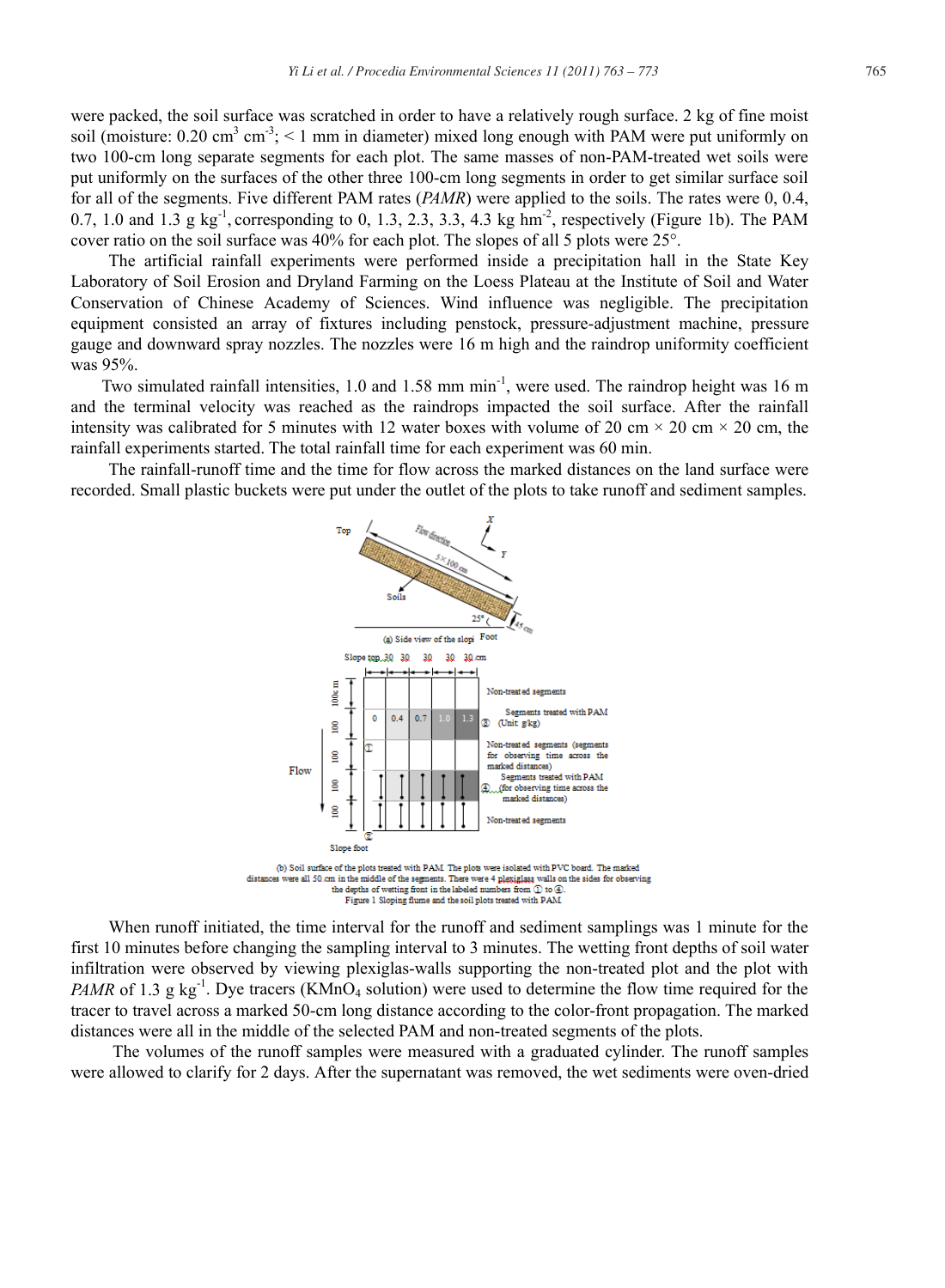to determine their dry mass and volume. Net runoff was the difference of volume of sediment-water mixture minus volume of the sediment.

Immediately following a simulated rainfall, the soil was sampled every 25 cm along the sloping land to the depth of wetting front. Soil samples were oven-dried to determine soil moisture content.

# **3. Theory**

The hydraulic parameters include runoff flow depth, flow velocity, Reynolds number, Froude number, Darcy-Weisbach friction coefficient and Manning roughness coefficient. The mathematical relationships are written as follows:

$$
h = \frac{Q}{UBt} = \frac{q}{U} \tag{1}
$$

$$
R_{\rm e} = \frac{Uh}{\nu} \tag{2}
$$

$$
F_r = \frac{U}{\sqrt{gh}}\tag{3}
$$

$$
f = \frac{8ghS}{U^2} \tag{4}
$$

$$
n = \frac{h^{\frac{2}{3}} S^{\frac{1}{2}}}{U}
$$
 (5)

where  $h$  – surface runoff flow depth, mm;  $q$  – unit flux, cm s<sup>-1</sup>;  $Q$  - runoff volume during time *t*, ml;  $U$  flow velocity, cm s<sup>-1</sup>; *B* - width of water-crossing segment, cm; *g* - acceleration of gravity, cm s<sup>-2</sup>; *v* kinematical viscosity, cm<sup>2</sup> s<sup>-1</sup>; *S* - hydraulic slope and is the sine function of slope gradient;  $R_e$  - Reynolds number;  $F_r$  - Froude number;  $f$  - Darcy-Weisbach friction coefficient; *n* - Manning roughness coefficient. These hydraulic parameters are useful in characterizing retardation of flow (Rudi, et al., 2003; Pan and Shangguan, 2006). In this work, *Q* values of the PAM treated segments and non-treated segments were assumed to be the same. Mean flow velocity values for the observed segments were used. In this sense, the other related hydraulic parameters such as  $h$ ,  $R_e$ ,  $F_r$ ,  $f$  and  $n$  were also mean values for the studied segments.

Soil water infiltration rates  $(f_i)$  were as follows:

$$
f_i = (I\cos\alpha - 10R_i)/At\tag{6}
$$

Where  $f_i$  – infiltration rate, mm min<sup>-1</sup>; *I* - rainfall amount, mm;  $\alpha$  – slope gradient, degree; *t* - interval time, min;  $R_i$  - the ith runoff volume collected, ml;  $A$  - area of the plot, cm<sup>2</sup>. The cumulative infiltration was:

$$
F = \int_{0}^{t} f_i dt
$$
 (7)

Where *F* - cumulative infiltration, mm. A power function was fitted to the cumulative infiltration:

$$
F = At^B \tag{8}
$$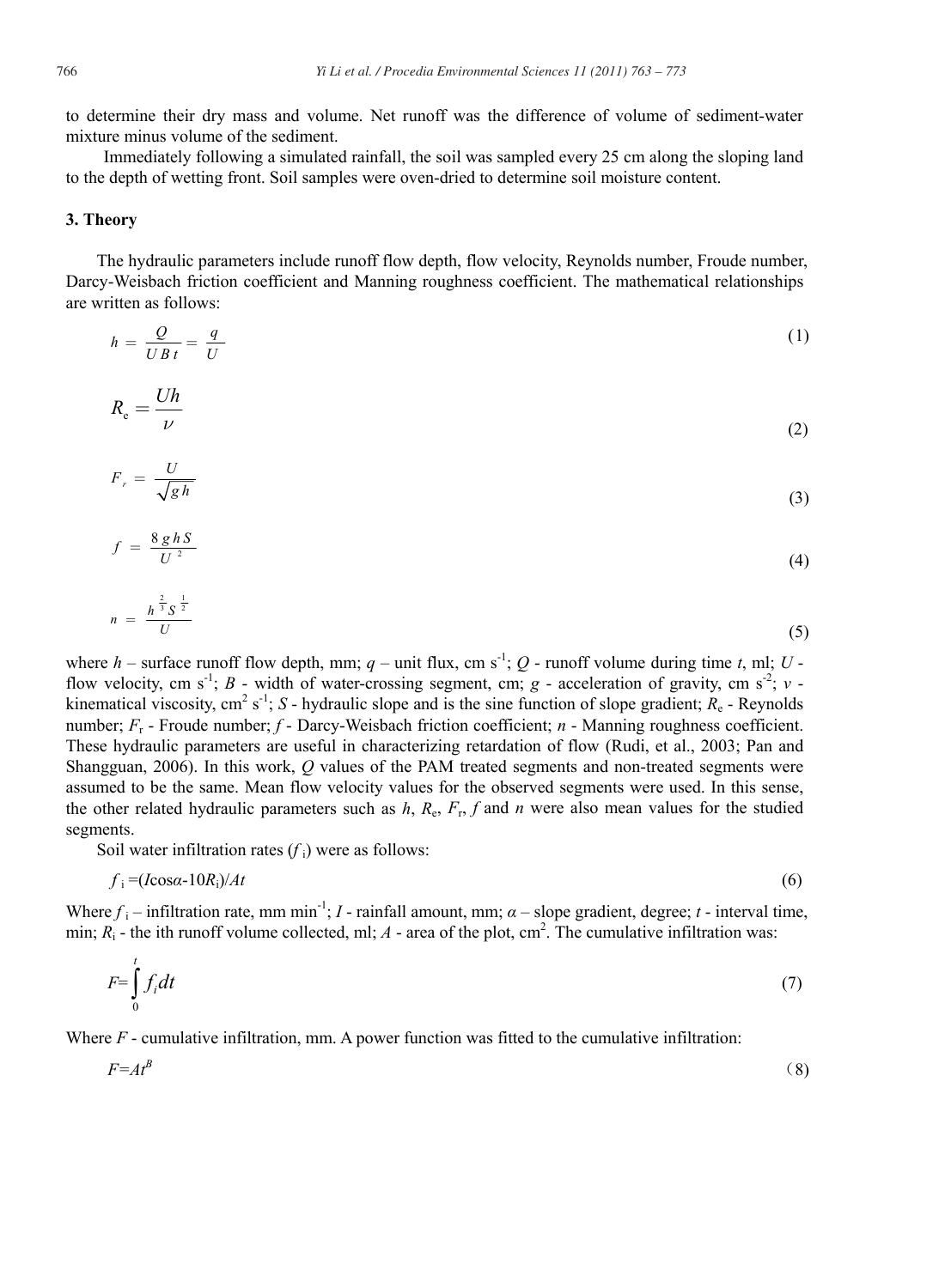Where *A* and *B* are fitting parameters.

# **4. Results and discussions**

# *4.1 Influences of PAM application on the hydraulic characteristics for overland flow*

Table 1 presents the mean soil hydraulic characteristics of different PAM application rates (*PAMR*) at the rainfall intensities (*RIs*) of 1.0 and 1.58 mm min<sup>-1</sup>. The unit flux (*q*) decreased from 2.04 to 0.73 cm s<sup>-</sup> <sup>1</sup> at the *RI* of 1.0 mm min<sup>-1</sup> and from 5.73 to 3.08 cm s<sup>-1</sup> at the *RI* of 1.58 mm min<sup>-1</sup> as *PAMR* increased from 0 to 1.3 g kg<sup>-1</sup>. The mean flow velocities (*U*) decreased almost monotonically from 13.2 to 5.5 cm s<sup>-1</sup> <sup>1</sup> at the *RI* of 1.0 mm min<sup>-1</sup> and from 40.7 to 13.6 cm s<sup>-1</sup> at the *RI* of 1.58 mm min<sup>-1</sup> as *PAMR* increased from 0 to 1.3 g kg-1. The decrease of mean *U* with the increase of *PAMR* occurred for both the PAM treated segments and the non-PAM-treated segments within each plot. *U* values of the PAM-treated segments were slightly smaller than the non-PAM-treated segments for the same plot at the same *RI*.

The mean flow depth (*h*) ranged from 1.22 to 1.69 mm with an average of 1.53 mm at the *RI* of 1.0 mm min-1 as *PAMR* increased. *h*-values increased from 1.41 to 2.26 mm at the *RI* of 1.58 mm min-1as *PAMR* increased from 0 to 1.3 g kg<sup>-1</sup>. Values *h* of the PAM-treated segments were slightly larger than the non-treated segments for the same plot at the same *RI*.

The Froude numbers  $(F_r)$  decreased from 10.7 to 4.8 at the *RI* of 1.0 mm min<sup>-1</sup> and from 34.7 to 9.1 at the *RI* of 1.58 mm min<sup>-1</sup>as *PAMR* increased from 0 to 1.3 g kg<sup>-1</sup>. For each plot,  $F<sub>r</sub>$  of the PAM-treated segment was smaller than the non treated. According to the criterion of open channel flow, all the flow regimes were turbulent since  $F_r > 1$ .

| $RI$ (mm     | PAMR(g)     | Segment        | $q$ (cm  | U                    | $\boldsymbol{h}$ | $F_{\rm r}$ | $R_{\rm e}$ | $\overline{F}$            | $\boldsymbol{N}$          |
|--------------|-------------|----------------|----------|----------------------|------------------|-------------|-------------|---------------------------|---------------------------|
| $min^{-1}$ ) | $kg^{-1}$ ) |                | $s^{-1}$ | $\text{(cm s}^{-1})$ | (mm)             |             |             | $\times$ 10 <sup>-2</sup> | $\times$ 10 <sup>-2</sup> |
| 1.0          | $\theta$    |                | 2.04     | 13.2                 | 1.55             | 10.7        | 202         | 3.0                       | 1.42                      |
| 1.0          | $\theta$    |                | 2.04     | 13.1                 | 1.56             | 10.6        | 202         | 3.0                       | 1.44                      |
| 1.0          | 0.4         | No PAM         | 1.87     | 11.3                 | 1.66             | 8.83        | 185         | 4.34                      | 1.74                      |
| 1.0          | 0.4         | PAM segment    | 1.87     | 11.1                 | 1.69             | 8.60        | 185         | 4.6                       | 1.80                      |
| 1.0          | 0.7         | No PAM         | 1.76     | 10.5                 | 1.68             | 8.19        | 174         | 5.05                      | 1.88                      |
| 1.0          | 0.7         | PAM segment    | 1.76     | 10.4                 | 1.69             | 8.07        | 174         | 5.19                      | 1.91                      |
| 1.0          | 1.0         | No PAM         | 1.20     | 8.6                  | 1.40             | 7.3         | 119         | 6.27                      | 2.04                      |
| 1.0          | 1.0         | PAM segment    | 1.20     | 7.9                  | 1.53             | 6.4         | 119         | 8.18                      | 2.36                      |
| 1.0          | 1.3         | No PAM         | 0.73     | 6.0                  | 1.22             | 5.5         | 72.2        | 11.2                      | 2.66                      |
| 1.0          | 1.3         | PAM segment    | 0.73     | 5.5                  | 1.33             | 4.8         | 72.2        | 14.5                      | 3.07                      |
| 1.58         | $\theta$    |                | 5.73     | 40.7                 | 1.41             | 34.7        | 568         | 0.28                      | 0.43                      |
| 1.58         | $\theta$    | $\overline{c}$ | 5.73     | 40.0                 | 1.43             | 33.7        | 568         | 0.30                      | 0.45                      |
| 1.58         | 0.4         | No PAM         | 5.69     | 38.1                 | 1.49             | 31.5        | 564         | 0.34                      | 0.48                      |
| 1.58         | 0.4         | PAM segment    | 5.69     | 34.9                 | 1.63             | 27.6        | 564         | 0.44                      | 0.56                      |
| 1.58         | 0.7         | No PAM         | 4.96     | 30.1                 | 1.65             | 23.7        | 491         | 0.60                      | 0.65                      |
| 1.58         | 0.7         | PAM segment    | 4.96     | 28.2                 | 1.76             | 21.5        | 491         | 0.73                      | 0.72                      |
| 1.58         | 1.0         | No PAM         | 4.18     | 24.1                 | 1.74             | 18.5        | 414         | 0.99                      | 0.84                      |
| 1.58         | 1.0         | PAM segment    | 4.18     | 22.7                 | 1.84             | 16.9        | 414         | 1.19                      | 0.93                      |
| 1.58         | 1.3         | No PAM         | 3.08     | 16.0                 | 1.93             | 11.6        | 305         | 2.49                      | 1.35                      |
| 1.58         | 1.3         | PAM segment    | 3.08     | 13.6                 | 2.26             | 9.14        | 305         | 4.05                      | 1.77                      |

Table 1 Calculated mean hydraulic characteristics of overland flow at various PAMR

Notes: RI-rainfall intensity; PAMR-PAM application rate; segment '1' for PAMR of 0 g kg-1 was the lower segment relative to '2'. U -flow velocity; q - unit flux; h – surface runoff flow depth; Re - Reynolds number; Fr - Froude number; f - Darcy-Weisbach friction coefficient; n - Manning roughness coefficient.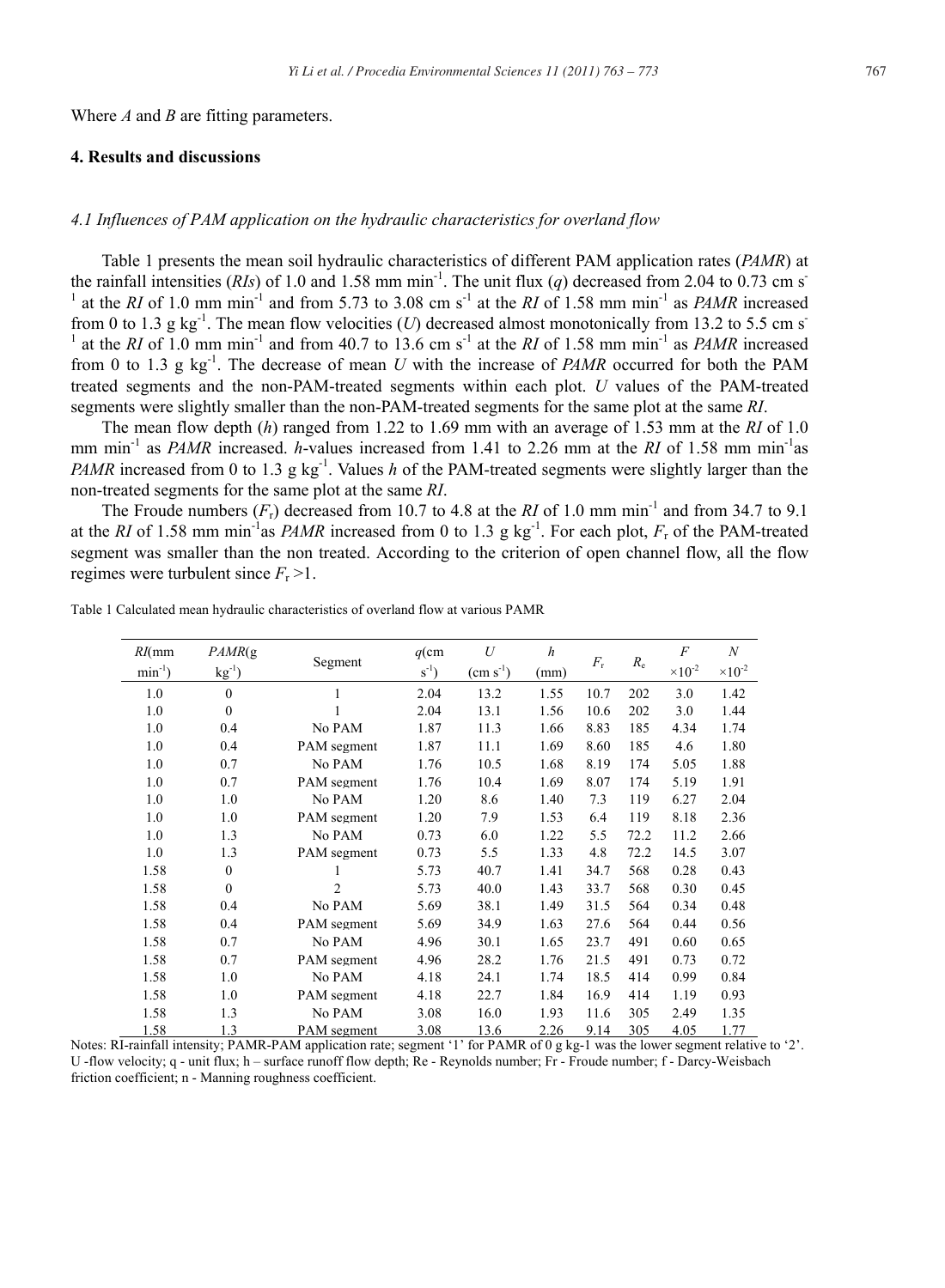The Reynolds numbers  $(R_e)$  decreased from 202 to 72 at the *RI* of 1.0 mm min<sup>-1</sup> and from 568 to 305 at the *RI* of 1.58 mm min<sup>-1</sup>as *PAMR* increased from 0 to 1.3 g kg<sup>-1</sup>. Both the Darcy–Weisbach coefficient (*f*) and Manning roughness coefficients (*n*) increased as *PAMR* increased from 0 to 1.3 g kg<sup>-1</sup>. Values of *f* increased from 0.03 to 0.145 at the *RI* of 1.0 mm min-1and from 0.0028 to 0.041 at the *RI* of 1.58 mm min-<sup>1</sup> as PAMR increased. Values of *n* ranged from 0.014 to 0.031 at the *RI* of 1.0 mm min<sup>-1</sup>and from 0.004 to 0.018 at the *RI* of 1.58 mm min-1. For the same plot at the same *RI*, the differences of *f* between the PAM treated segments and the non-treated segments became larger as *PAMR* increased.

Generally, there were differences in the soil hydraulic characteristics between various *PAMR*. For the same plot, the soil hydraulic characteristics were different between PAM-treated segments and nontreated segments. PAM applications to the soil surface decreased the unit fluxes, Reynolds numbers, Froude numbers and flow velocities but increased the friction and roughness of the sloping surface compared to the non-PAM-treated plot. Large *PAMR* had large impacts on improving the soil hydraulic characteristics in this study.

#### *4.2 Influences of PAM application on soil water movement*

## *4.2.1 Wetting fronts and soil water distributions*

There are many external factors influencing soil water infiltration on sloping land. Surface factors include roughness, mulching and slope. Rainfall factors include rainfall duration and rainfall intensity. As to soil aspects, infiltration is affected by soil texture, soil structure, initial soil water content and organic matter content. Applying PAM to land impacts infiltration by affecting surface and soil conditions. When PAM is applied to a soil surface, the roughness of the soil surface may change and the soil particles may aggregate. Figure 2 shows the influence of PAM on depths of infiltration wetting front at different positions of slope and 2 *RI* for *PAMR* of 0 and 1.3 g kg<sup>-1</sup>.



Figure 2 Wetting front variations at 4 positions on the sloping land under 2 rainfall intensities. NP-no PAM application; the distance from slope foot was 1 m. PAM application rate was  $1.3$  g kg

For the same *RI*, the wetting front curve versus time increased slightly near the slope foot for no PAM and *PAMR* of 1.3 g kg<sup>-1</sup>. The depths of wetting front for the plot that was partially treated with *PAMR* of 1.3 g kg<sup>-1</sup> were generally larger than those of the non-treated plot. At the *RI* of 1.0 mm min<sup>-1</sup>, the final depths of the wetting front for the non-treated plot were 14.1, 13.4, 12.9 and 12.5 cm at distances of 1, 2, 3, 4 m from the slope foot. For the plot with *PAMR* of 1.3 g kg<sup>-1</sup>, the wetting fronts were 20.4, 19.3, 18.1 and 16.9 cm at distances of 1, 2, 3, 4 m from the slope foot. At the *RI* of 1.58 mm min-1, the final depths of the wetting fronts for non-PAM-treated plot were 19.1, 18.2, 17 and 15 cm at distances of 1, 2, 3,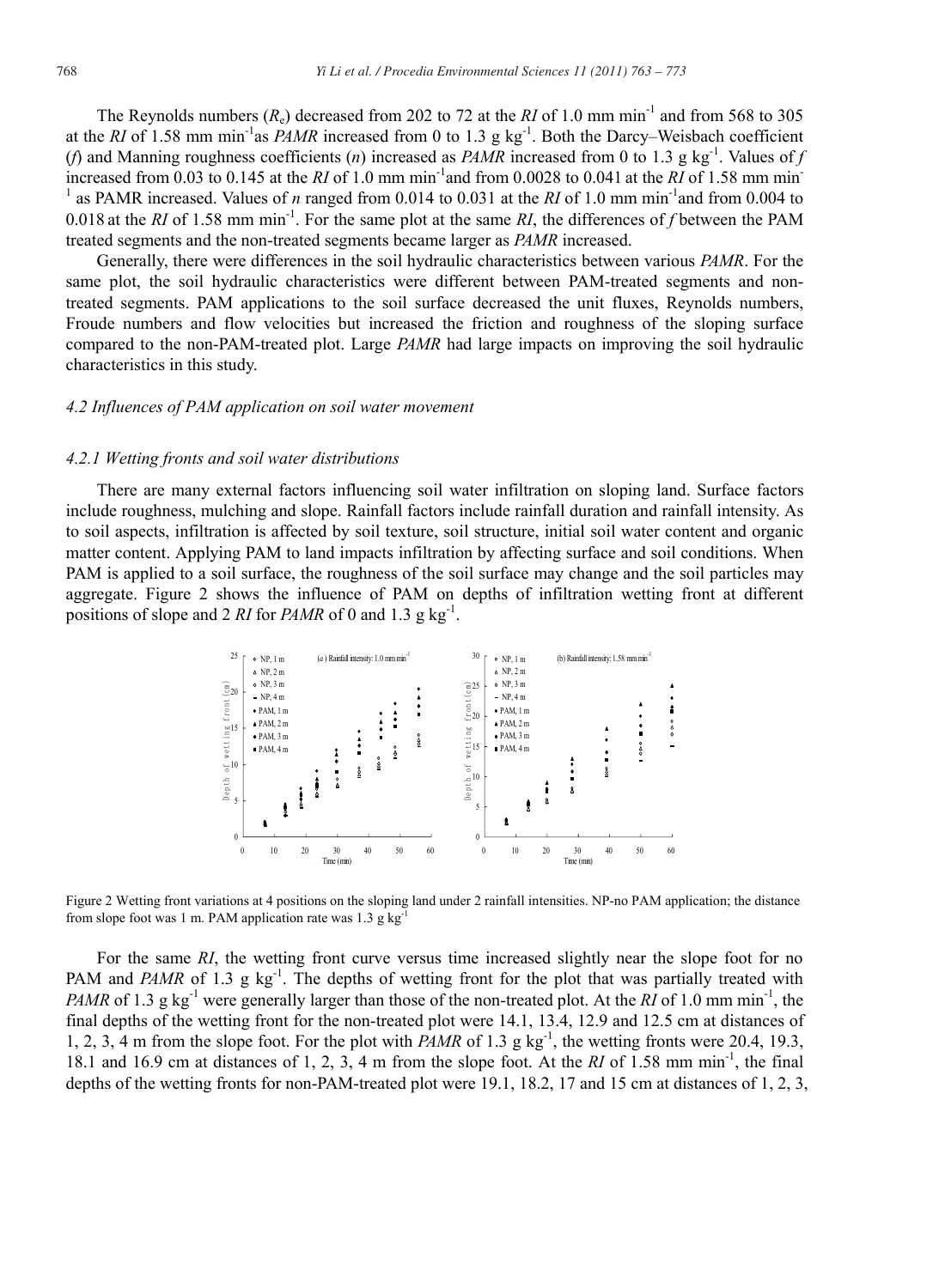4 m from the slope foot. For the plot with *PAMR* of 1.3 g kg<sup>-1</sup>, they were 25.1, 23.0, 21.5 and 20.8 cm at distances of 1, 2, 3, 4 m from the slope foot. When *RI* increased from 1 to 1.58 mm min<sup>-1</sup>, the wetting front depths increased. The infiltration wetting fronts increased as *PAMR* increased. Generally, applying PAM to the soil had influences on the depths of the wetting fronts. The depths of the wetting fronts for the PAM-treated plots were larger than for the non-treated plot.

The soil moisture distributions along the sloping land at different *PAMR* for *RI* of 1.58 mm min<sup>-1</sup> are illustrated in Figure 3. The soil moisture along the Y-direction was smaller at the slope top than at the slope foot for all of the 5 plots. The mean surface soil moisture of the plots ( $0\text{~}2$  cm depth) was 0.28 cm<sup>3</sup> cm-3. The surface soil moisture increased slightly when *PAMR* increased. The decrease of soil moisture from the slope foot to the top in the Y-direction along the sloping land was more obvious when the depths increased. There was a deeper wet-dry interface of soil moisture for the plots with larger *PAMR.* In general, soil moisture was larger at the same depth for the PAM-treated plots than for the non-treated plot.



Figure 3 Soil moisture distributions along the sloping land at different PAMR (PAM application rate)

## *4.2.2 Infiltration rates and cumulative infiltrations*

Based on the observations at the *RI* of 1.58 mm  $\min^{-1}$ , the infiltration rate and the cumulative infiltration are illustrated in Figure 4. At the beginning of the rainfall before the runoff started, the infiltration rate was equal to the net RI  $(1.41 \text{ mm min}^{-1})$  on the sloping land and the cumulative infiltration was equal to the net rainfall amount. After the land surface was ponded and runoff initiated, the infiltration rate decreased with time for various *PAMR*. Both final infiltration rate and cumulative infiltration increased as *PAMR* increased. The final infiltration rates were 0.18, 0.27, 0.33, 0.40 and 0.53 mm min<sup>-1</sup> for *PAMR* of 0, 0.4, 0.7, 1.0 and 1.3 g kg<sup>-1</sup>, respectively. Steady infiltration was not observed for any of the plots. In general, PAM applications to a fraction of soil surface improved soil infiltration capacity.

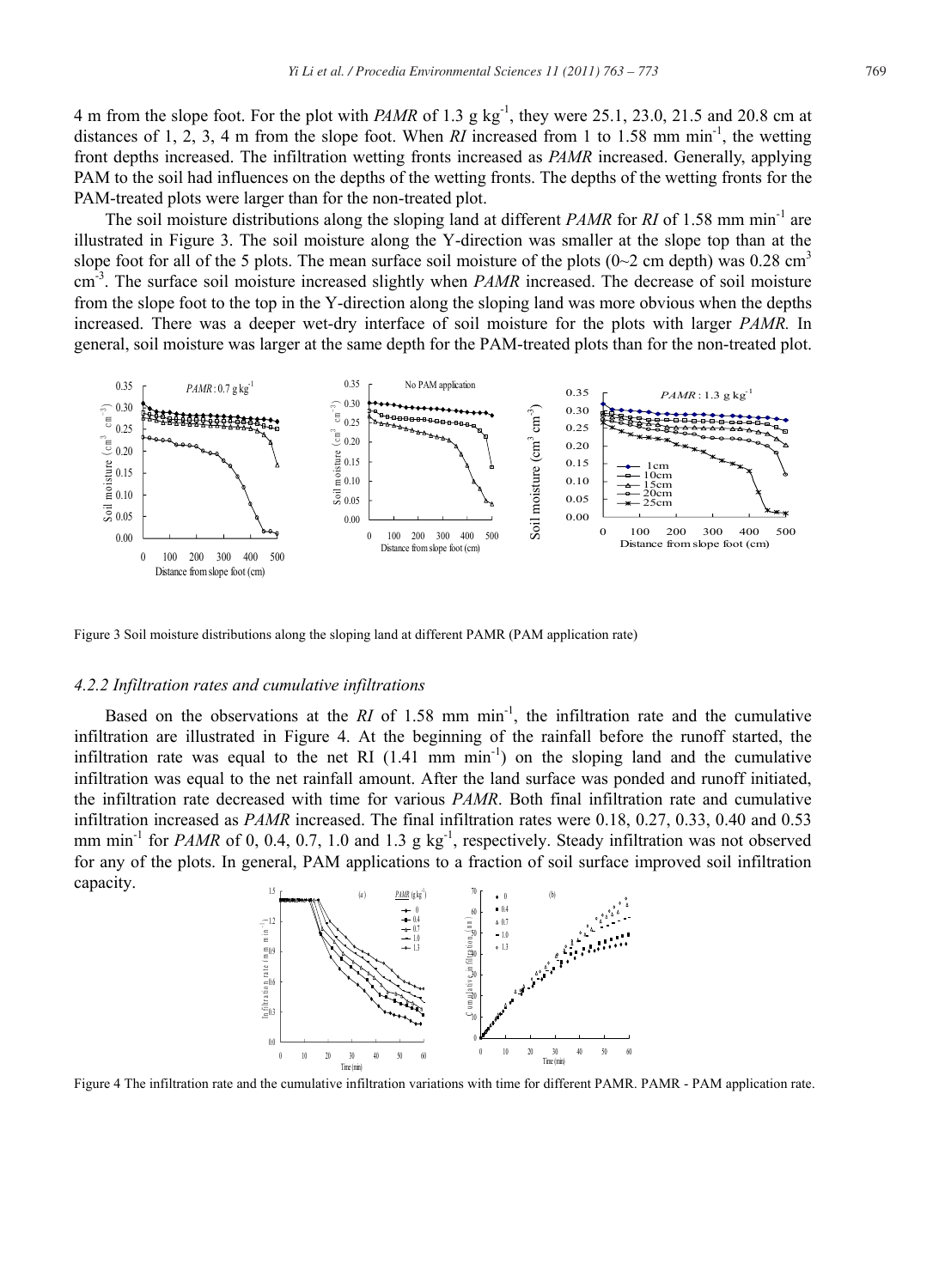The infiltration parameters at the *RI* of 1.58 mm min<sup>-1</sup> are given in Table 2. When *PAMR* increased from 0, 0.4, 0.7, 1.0 to 1.3 g kg<sup>-1</sup>, the initial runoff start times were 11.7, 14.0, 15.7, 16 and 17 min, respectively. The time to ponding increased slightly as the *PAMR* increased. The maximal depths of the wetting fronts increased from 18.2 to 25.1 cm, the average infiltration rate increased from 0.68 to 0.98 mm min<sup>-1</sup> and the cumulative infiltration increased from 40.9 to 59.0 mm when *PAMR* increased from 0 to  $1.3 \, \text{g kg}^{-1}$ . The increasing percentage of the infiltration depth and the cumulative infiltration compared to non-treated plots were 37.9% and 44.3% for *PAMR* of 1.3 g kg<sup>-1</sup>. These results indicated that PAM application to a fraction of the surface of sloping land improved soil infiltration.

| $PAMR$ (g kg <sup>-1</sup> )             |      | 0.4  | 0.7  | 1.0  | 13   | average |
|------------------------------------------|------|------|------|------|------|---------|
| $T_{\text{runoff}}(\text{min})$          | 11.7 | 14.0 | 15.7 | 16   | 17   | 14.9    |
| $D_{\text{inf}}(\text{cm})$              | 18.2 | 20.1 | 23.0 | 23.3 | 25.1 | 21.9    |
| $A_{\text{inf}}$ (mm min <sup>-1</sup> ) | 0.68 | 0.76 | 0.81 | 0.90 | 0.98 | 0.75    |
| $F$ (mm)                                 | 40.9 | 45.4 | 48.6 | 54.0 | 59.0 | 49.6    |
| A                                        | 1.11 | 1.12 | 117  | 119  | 1 29 | 1.17    |
| R                                        | በ 97 | 0.97 | 0.98 | 0.96 | O 99 | 0.96    |

Table 2 Influence of PAM application rates (PAMR) on infiltration characteristics at RI of 1.58 mm min<sup>-1</sup>

Notes: Trunoff - time when the runoff started; Dinf – maximum wetting front depth; Ainf - average infiltration rate; F-total infiltration; A, B – fitted parameters for equation 7. Both the infiltration depth increase percentage and the total infiltration increase percentage were calculated based on no PAM application, and the fitted points for the cumulative infiltration was 18, R2 is the coefficient of determination.

# *4.3 Influences of PAMR on the runoff and the sediments*

The total runoff values were 3.25, 3.06, 2.80, 2.31 and 1.22 mm at the *RI* of 1.0 mm min-1 and 33.8, 35.9, 31.6, 25.6 and 18.1 mm at the *RI* of 1.58 mm min-1 when the corresponding *PAMR* were 0, 0.4, 0.7, 1.0 and 1.3 g kg<sup>-1</sup>, respectively. When *PAMR* increased, the runoff decreased, which was in correspondence with the increases of the cumulative infiltration.

There was very little sediment yield at the *RI* of 1.0 mm min<sup>-1</sup>. The cumulative sediment during rainfall at various *PAMR* is illustrated in Figure 5 at the  $RI$  of 1.58 mm min<sup>-1</sup>. The longer the rainfall time, the larger the cumulative sediment for each *PAMR*. For each *PAMR*, the cumulative sediment values increased with increasing rainfall time. When *PAMR* was smaller than  $0.7 g kg<sup>-1</sup>$ , the cumulative sediment increased rapidly with the rainfall time especially when the time was longer than 40 minutes. Generally, PAM application to the soil reduced the total sediment on sloping land. The exponential functions were fitted for sediment mass versus *PAMR*. The coefficients of determination were all relatively large (>0.91) for the *PAMR* treatments.

The total sediment mass decreased with increasing *PAMR*. A parabolic function was fitted to the total sediment vs. *PAMR*:

 $W = 421.7 P^2 - 1838 P + 1738 R^2 = 0.99$ 

Where *W*-the total sediment mass, *g*; *P*-  $PAMR$ , *g* kg<sup>-1</sup>.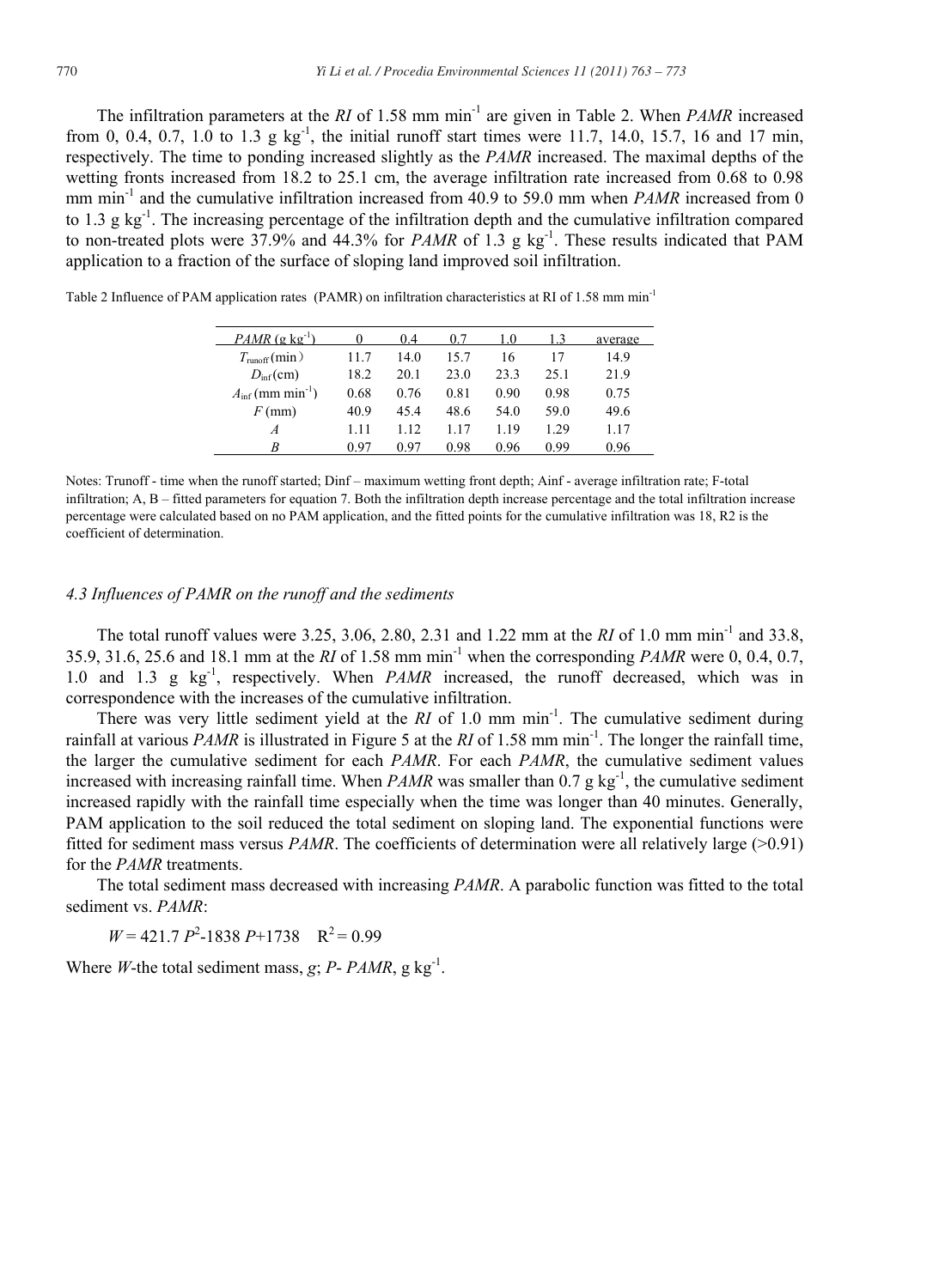

Figure 5 The cumulative sediment variations with time at different PAMR

The sediment concentration in runoff was calculated as the ratio of sediment mass to runoff volume at various time. Figure 6 indicates the sediment concentration in runoff (SCIR) with time at various *PAMR* at the RI of 1.58 mm min<sup>-1</sup>. SCIR increased slowly with rainfall time, when the time was less than 40 minutes. It increased rapidly to the peak value when the time was generally 40 to 55 minute and then decreased till the rainfall finished for  $PAMR \le 0.7$  g kg<sup>-1</sup>. The peak values decreased and ranged from 0.215 to 0.049 g ml<sup>-1</sup> when *PAMR* increased from 0 to 0.7 g kg<sup>-1</sup>. The time when the peak values occurred delayed slightly and ranged from 52 to 53.6 min when *PAMR* increased from 0 to 0.7 g kg<sup>-1</sup>. When *PAMR* was larger than  $0.7$  g kg<sup>-1</sup>, SCIR increased slowly with time during the whole rainfall. For the plots with  $PAMR > 0.7$  g kg<sup>-1</sup>, SCIR were much smaller than for the plots with  $PAMR < 0.7$  g kg<sup>-1</sup>.



Figure 6 Variations of sediment concentration in runoff with time at different PAMR

Table 3 Characteristics of runoff and sediment production for different PAMR

| $PAMR$ (g kg <sup>-1</sup> )             | $\Omega$ | 0.4   | 0.7   | 1.0   | 1.3   |
|------------------------------------------|----------|-------|-------|-------|-------|
| $TR(10^3 \text{ ml})$                    | 33.8     | 35.9  | 31.6  | 25.6  | 18.1  |
| TS(g)                                    | 1721     | 1100  | 689   | 240   | 96    |
| $SI_{\text{max}}$ (g min <sup>-1</sup> ) | 146      | 82.2  | 47.8  | 6.9   | 4.7   |
| $SC_{\text{max}}$ (g ml <sup>-1</sup> )  | 0.215    | 0.066 | 0.049 | 0.012 | 0.004 |
| $S_{\rm max}(\textbf{g})$                | 365      | 173   | 133   | 51    | 12    |
| $R_{s}(%)$                               | $\Omega$ | 36    | 56    | 86    | 94    |
| $SC_{\text{mean}}(g \text{ ml}^{-1})$    | 0.051    | 0.031 | 0.021 | 0.009 | 0.005 |

Notes: TR- total runoff; TS - total sediment; SImax-Maximal sediment intensity; SCmax - Maximal sediment concentration in runoff; Smax-Total sediment mass; Rs-Sediment reduction percentage; SCmean - mean sediment concentration in runoff.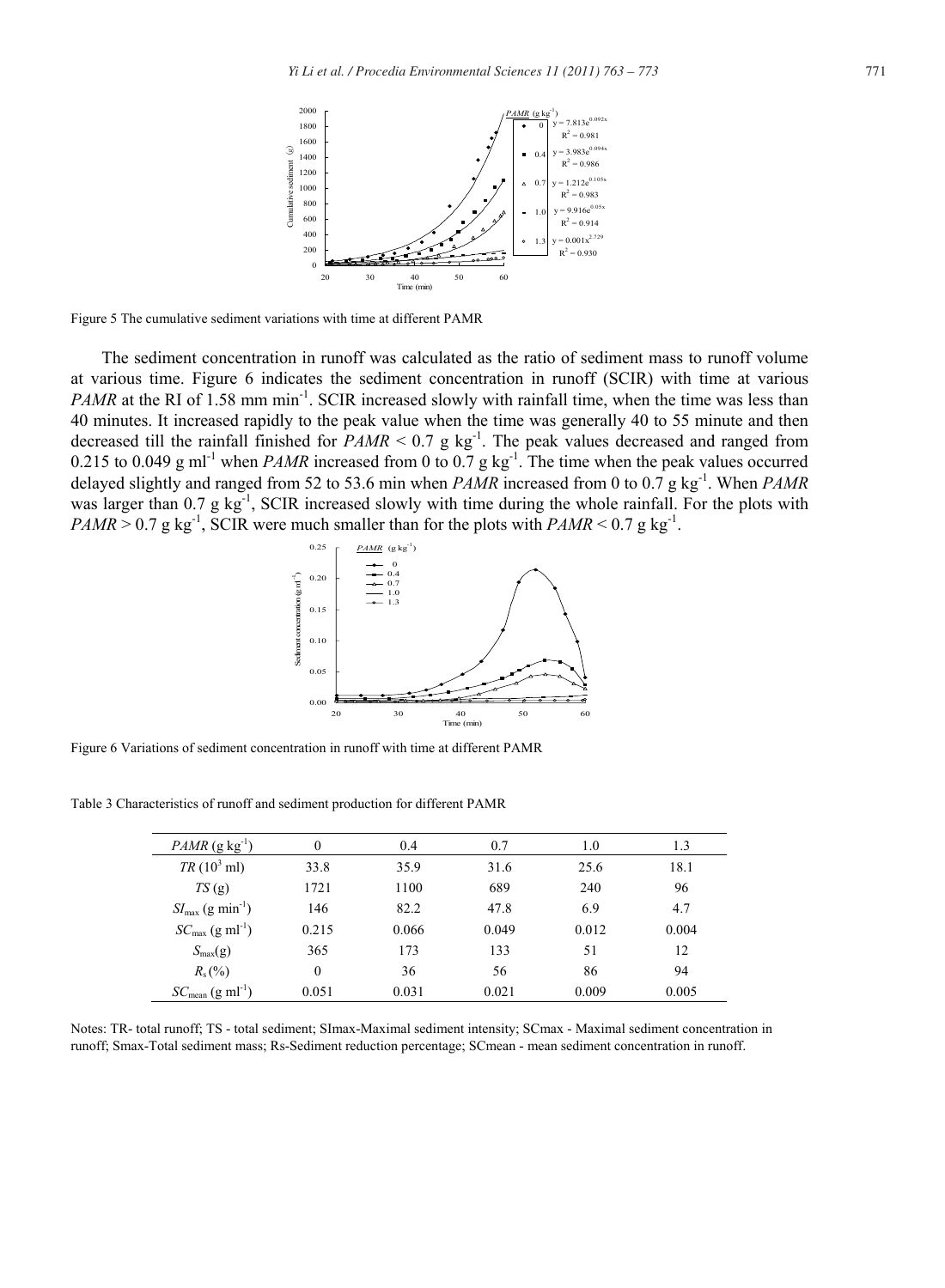The sediment intensity was the sediment mass per minute. The curves of the sediment intensity with time were similar in curve shape to the sediment concentration in runoff at different *PAMR* for the *RI* of 1.58 mm min-1. The statistical characteristics of sediment yield are presented in Table 3. The sediment intensity increased slightly when the rainfall time was shorter than 40 min but increased rapidly later and then decreased. Similar to the variations of sediment concentrations, there were also peak values of sediment intensity for the plots with  $PAMR \le 0.7$  g kg<sup>-1</sup>. The peak values decreased and ranged from 147 to 47.1 g min<sup>-1</sup> when the *PAMR* increased from 0 to 0.7 g kg<sup>-1</sup>. The larger the *PAMR*, the smaller the peak values in the sediment intensity curves.

The total sediment mass decreased as *PAMR* increased. The sediment reduction ratio (*Rs*) was calculated as follows:

 $R_s$  (%) = 100 (*TS*<sub>PAMR</sub> –*TS*<sub>0</sub>) / *TS*<sub>0</sub>

Where *TS*PAMR was the total sediment mass at a selected *PAMR* and *TS*0 was the total sediment mass for the non-PAM treatment.  $R_s$  increased when *PAMR* increased and was 94.4% at *PAMR* of 1.3 g kg<sup>-1</sup>.

Generally, when *PAMR* increased, the total runoff, the total sediment mass, the maximal sediment concentration in runoff and the maximal sediment intensity all decreased. This implied that PAM applications to a fraction of the soil surface could reduce erosion from sloping land. The larger the *PAMR*, the smaller the runoff and the sediment yield.

#### **5. Conclusions**

Applying PAM to a fraction of a soil surface impacts hydraulic characteristics of flow, water infiltration and sediment yields. When *PAMR* increased, the unit flow fluxes, the mean flow velocities, the Froude numbers and the Reynolds numbers all decreased. The Darcy-Weisbach coefficients and Manning's roughness coefficients increased as *PAMR* increased. Both the mean infiltration rates and the total infiltration increased when *PAMR* increased. A deeper infiltration wetting front was observed with a larger *PAMR*. The runoff start time increased when *PAMR* were larger. The runoff and the sediment were reduced at different *PAMR*. *PAMR of* 1.3 g kg-1 exhibited the best effects on increasing infiltration and reducing erosion. PAM applications to a fraction of a soil surface can be effective at increasing the roughness and infiltration as well as reducing the erosion of steep sloping land.

## **Acknowledgment**

This work was funded by Basic Foundation for Science Operation of of Northwest Agriculture and Forestry Sci-Tech University in China(No. QN2009087).

# **References**

[1]R. E. Terry, and S. D. Nelson. "Effects of Polyacrylamide and irrigation method on soil physical properties". Soil Sci. 1986. vol. 141, No. 5, pp: 317-320

[2]G. J. Levy, J. Levin, M. Gal, M. Ben-Hur, and I. Shainberg. "Polymer's effects on infiltration an soil erosion during consecutive simulated sprinkler irrigations". Soil Sci. Soc. Am. J., 1992. vol. 56, pp: 902-907

[3]R. D. Lentz, and R. E. Sojka. "Field results using polyacrylamide to manage furrow erosion and infiltration". Soil Sci. 1994. vol. 158, pp: 274-282

[4]G. J. Levy, and I. Rapp. Polymer effects on surface mechanical strength of a crusting loessial soil". Aust. J. Soil Res., 1999. vol. 37, pp: 91-101